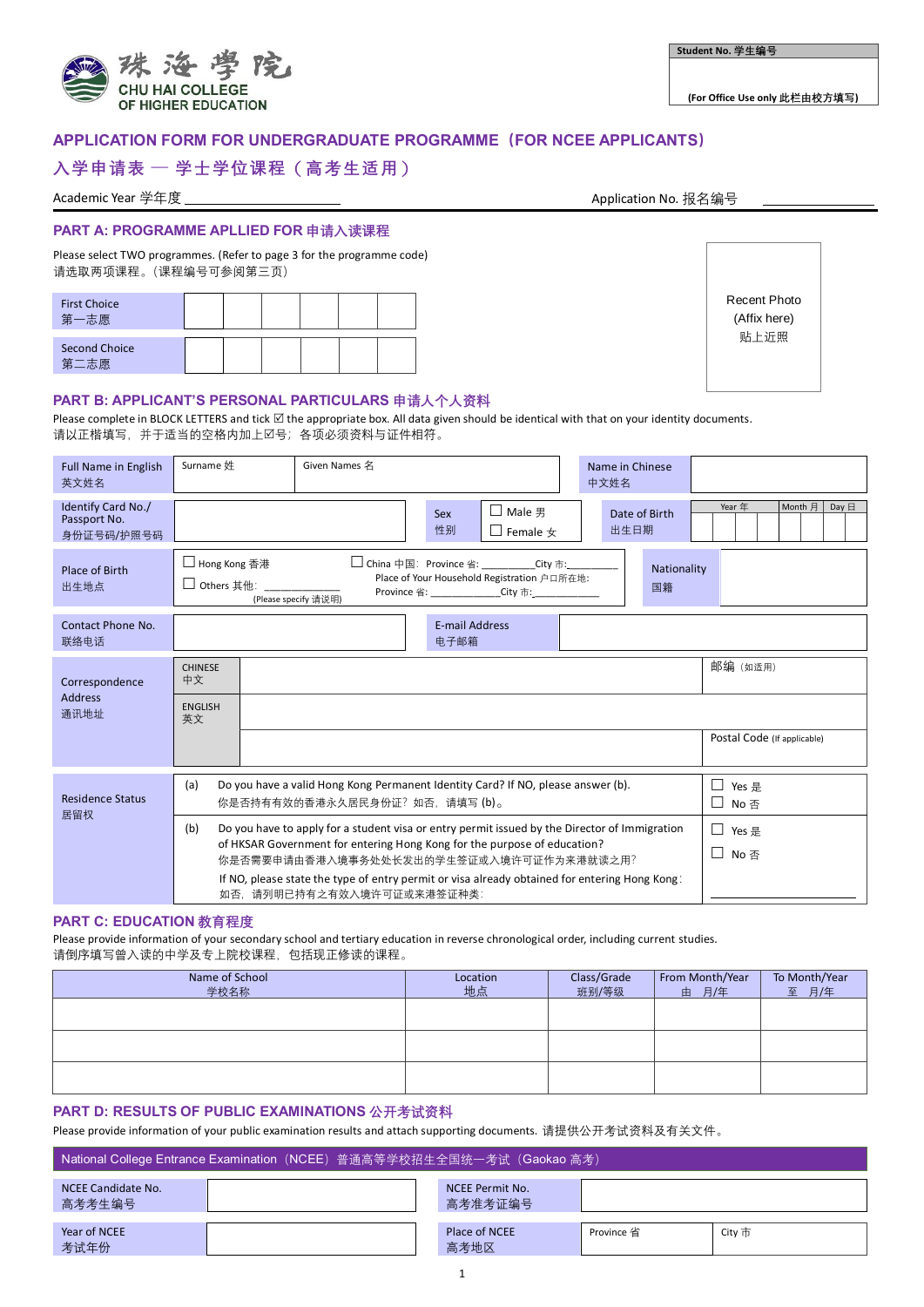# **Other Examinations 其他考试**

| International English Language Testing System 雅思国际英语水平测试(IELTS) |                                       |                       |                  |                                  |  |
|-----------------------------------------------------------------|---------------------------------------|-----------------------|------------------|----------------------------------|--|
| <b>Test Module</b><br>测试模式                                      | 「Academic 学术<br>] General Training 诵用 | Date of Issue<br>考获日期 | YYYY/MM/DD 年/月/日 | <b>Overall Band Score</b><br>总评分 |  |
| Putonghua Shuiping Ceshi 普通话水平测试(PSC)                           |                                       |                       |                  |                                  |  |
| Name of Institution<br>机构名称                                     |                                       | Date of Issue<br>考获日期 | YYYY/MM/DD 年/月/日 | Grade<br>等级                      |  |

### **PART E: WORK EXPERIENCE 工作经验**

Please complete in reverse chronological order. 请倒序列出你的工作经验。

| Name of Company<br>机构名称 | Position<br>职<br>位 | Full-time / Part-time<br>全职 / 兼职 | From Month/Year<br>月/年<br>由 | To Month/Year<br>至 月/年 |
|-------------------------|--------------------|----------------------------------|-----------------------------|------------------------|
|                         |                    |                                  |                             |                        |
|                         |                    |                                  |                             |                        |

#### **PART F: PROFESSIONAL QUALIFICATIONS, ACHIEVEMENTS, AWARDS AND OTHERS 专业资格、成就、奖项及其他**

Please attach supporting documents. 请附上证明文件。

| Name of Awarding Organisation<br>机构名称 | Title of Award<br>专业资格/成就/奖项名称 | Year of Award<br>获取年份 |
|---------------------------------------|--------------------------------|-----------------------|
|                                       |                                |                       |
|                                       |                                |                       |

#### **PART G: PERSONAL DATA COLLECTION STATEMENTS 个人资料收集声明**

1. Applicants should provide all the information requested. Without the required information, Chu Hai College of Higher Education ("the College") may not be able to process and assess your application.

申请人须提供所有资料。如未能提供所要求的资料,可能导致珠海学院("学院")不能处理及评核你的申请。

- 2. The information collected will only be used by the College for admissions, registration, administrative, academic, alumni engagement, promotional and statistical purposes. 学院所收集的个人资料仅用于入学、注册、行政、学术、校友事务、宣传及统计。
	- $\Box$  I do not wish to receive promotional information from the College via mail, email and mobile phone.
		- 本人不欲接收学院宣传讯息。联系途径包括邮寄、电邮及电话。
- 3. Access to personal data is restricted to authorised offices/departments within the College only, as well as members of staff who are entitled to use relevant data for the purpose of discharging their duties within the College.
- 个人资料仅限学院内获授权的部门/学系以及履行职务的人员于学院内使用。
- 4. Personal information provided by the user will not be disclosed to any external body or organisation unless they have been authorised to provide services to the College, the user has been informed or it is required to do so by law.

除非获授权机构为学院提供服务、已知会申请人或法律需要,否则申请人提供的个人资料将不会披露予其他团体或机构。

- 5. Personal data, including personal identifiers, will not be kept when they are no longer needed for the purposes for which they are collected and used, and will be deleted when such needs cease to exist.
	- 个人资料,包括个人身分识别,只会保存至达到收集资料的目的为止。个人资料在相关需求不复存在时会被销毁。

6. In accordance with the Personal Data (Privacy) Ordinance (Cap. 486), an applicant has the right to access and correct his personal data and to request a copy of such data. Accessing his personal data kept in the College records may be achieved by submitting a written request to the Registrar's Office, subject to payment of a handling fee. 根据《个人资料(私隐)条例》(第 486 章),申请人有权查阅、更改其个人资料,以及(或)索取相关资料副本。如欲查阅保存于学院内的 个人资料,请以书面方式向教务处申请,并缴交手续费用。

| To do this, you are welcome to contact us at dpo@chuhai.edu.hk or write to us at the following address: |  |  |
|---------------------------------------------------------------------------------------------------------|--|--|
|                                                                                                         |  |  |

就此申请,请电邮至 dpo@chuhai.edu.hk 或邮寄至:

Data Protection Officer カランド マンチャンプ おおところ おおところ おおところ おおところ うちだん うちだん おおところ おおところ おおところ おおところ こうしゃ つうしゃ つきかい おおところ こうしょう

Chu Hai College of Higher Education **the collect of the collect of the collect of the collect of the collect of** 

80 Castle Peak Road, Castle Peak Bay, Tuen Mun, N.T. Hong Kong. 香港新界屯门青山公路青山湾段 80 号

#### **PART H: DECLARATION 声明**

- 1. I declare that all information submitted in this application is complete and accurate. 本人谨此声明,此申请表内所填报的资料均属真确无误及完整。
- 2. I authorise the College to use the personal information on this form to seek verification from various institutions and organisations as necessary. 本人授权珠海学院使用本申请表内有关本人的个人资料,并向其他院校及机构查证有关资料。
- 3. I understand that I may have to provide additional information or documentary proof in support of my application at the request of the College. 本人明白珠海学院或会要求本人提供补充资料或证明文件,以协助审核本人的入学申请。
- 4. I understand that original certificates in support of the qualifications listed in the application will be required for verification by the College.
- 本人明白珠海学院会要求提供在本申请表所列资历的证明文件正本,以作核实之用。
- 5. I have read, understood and agree to the above statements and Personal Data Collection Statements.
- 本人已细阅、明白并同意以上事项及收集个人资料细则。

| Applicant's Signature<br>申请人签署                                                                                                                                                                                                                                                                                         |  |  | <b>Application Date</b><br>申请日期 | YYYY/MM/DD 年/月/日 |  |
|------------------------------------------------------------------------------------------------------------------------------------------------------------------------------------------------------------------------------------------------------------------------------------------------------------------------|--|--|---------------------------------|------------------|--|
| $1)$ $\frac{1}{2}$ $\frac{1}{2}$ $\frac{1}{2}$ $\frac{1}{2}$ $\frac{1}{2}$ $\frac{1}{2}$ $\frac{1}{2}$ $\frac{1}{2}$ $\frac{1}{2}$ $\frac{1}{2}$ $\frac{1}{2}$ $\frac{1}{2}$ $\frac{1}{2}$ $\frac{1}{2}$ $\frac{1}{2}$ $\frac{1}{2}$ $\frac{1}{2}$ $\frac{1}{2}$ $\frac{1}{2}$ $\frac{1}{2}$ $\frac{1}{2}$ $\frac{1}{$ |  |  |                                 |                  |  |

| How did you learn about this programme? (May choose more than one option.) 你从何途径得悉此课程? (可作多项选择。 |                                  |                                  |  |
|-------------------------------------------------------------------------------------------------|----------------------------------|----------------------------------|--|
| □ College Website 学院网页                                                                          | □ Principals or Teachers 校长 / 老师 | □ Exhibition / InfoDay 展览会 / 信息日 |  |
| □ Internet 互联网 / Social Media 社交媒体                                                              | □ Friends / Relatives 朋友 / 亲属    | □ Talk / Visit 学校讲座 / 参观         |  |
| │ □ MTR / Bus / Minibus 港铁 / 巴士 / 小巴│                                                           | □ Newspapers / Magazines 报章 / 杂志 | □ Others 其 他:                    |  |